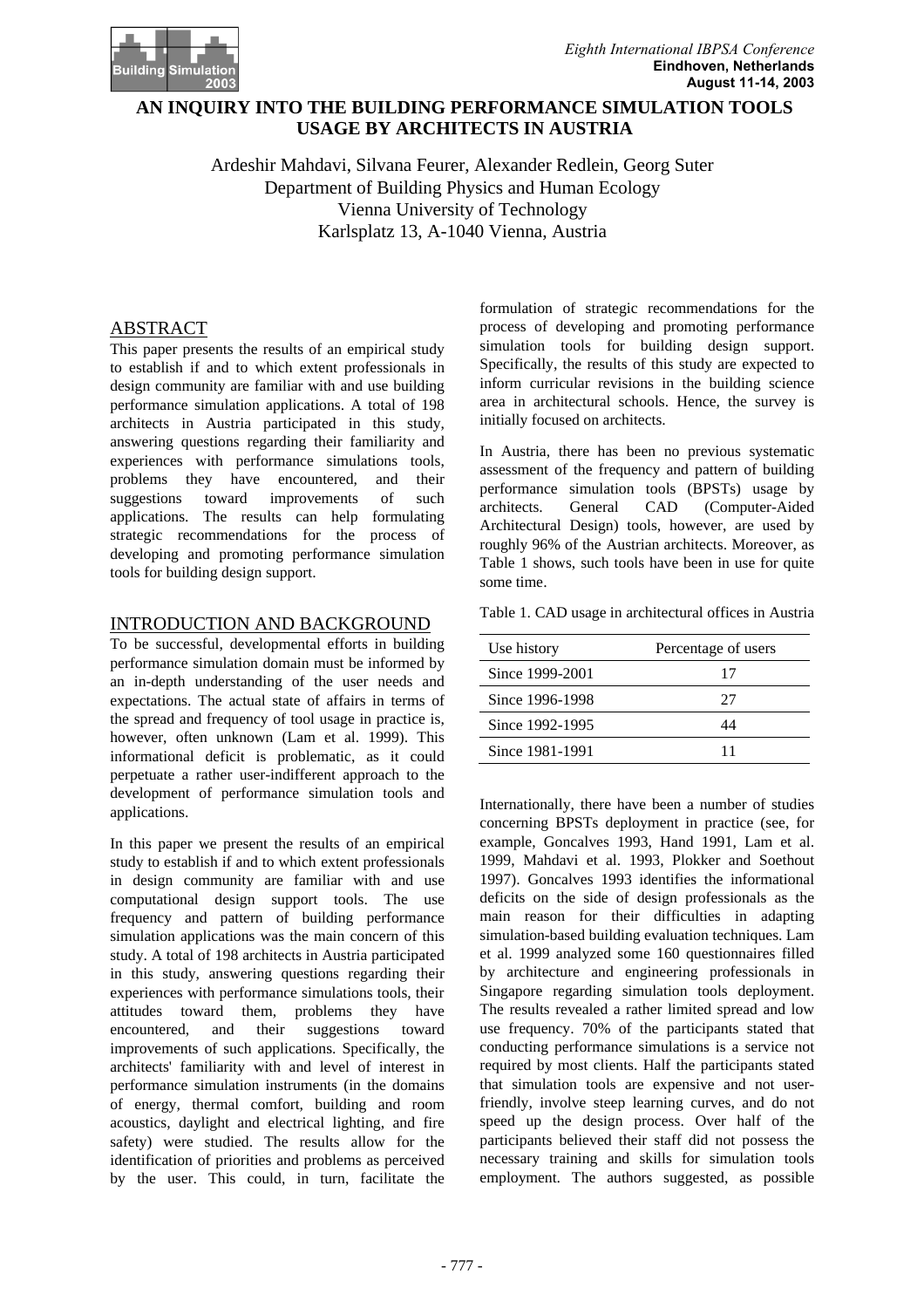remedial measures, introduction of performancebased regulatory systems as well as efforts towards effective integration of simulation tools within CAD applications.

Further empirical studies concerning the extent and quality of BPSTs deployment are necessary for at least two reasons. First, as with many other computational domains, the hardware and software technologies rapidly change in the BPSTs domain, creating new conditions for application of simulation tools. Second, the status and nature of the relevant professional communities can be quite different from country to country. Tool developers could benefit from reports on different deployment practices in the diverse context of target professional communities.

## APPROACH

Roughly 10% (210 out of 2112) of the active registered architects in Austria were randomly selected for the present study (Table 2). A total of 198 architects actually participated in detailed telephone-based interviews (conducted in summer 2002). Typical project foci of the participants' offices included residential buildings (68%), industrial buildings (37%), large buildings such as office and hospital buildings (49%), single houses (31%), and attic apartments (22%). The random selection of the participants, coupled with the telephone-based interviews has the advantage of avoiding possibly skewed sample characteristics associated with massmailing of questionnaires. The response rate to such mailed questionnaires is typically rather low (only 28% in the case of Lam et al. 1999 study) and may lead to the selection of a biased sample.

Table 2. Number of active architects in various states of Austria together with the corresponding number of those approached for interviews

| State                | Active<br>architects | Architects<br>approached |
|----------------------|----------------------|--------------------------|
| Burgenland           | 31                   | 5                        |
| Carinthia            | 93                   | 9                        |
| Lower Austria        | 209                  | 21                       |
| <b>Upper Austria</b> | 217                  | 21                       |
| Salzburg             | 188                  | 19                       |
| Styria               | 291                  | 26                       |
| Tyrol                | 232                  | 23                       |
| Vorarlberg           | 57                   | 6                        |
| Vienna               | 794                  | 80                       |
| Total                | 2112                 | 210                      |

Interviews were performed based on a questionnaire. Table 3 provides an overview of the main questions. The structure and content of the questionnaire was professionally designed and represents experiences gained from annual large-scale surveys on CAD usage in Austria, which have been conducted since 1995.

The response to the first question in Table 3 (if the respective office employed building performance simulation tools or not) decided which sub-set of the remaining question was actually put to a participant. Specifically, questions *ii* to *vii* were put to the "nonusers". Questions *v* to *xvii* were put to the "users".

Table 3. Questionnaire's main items

| i                | Are building performance simulation tools<br>(BPSTs) employed in your office?                           |
|------------------|---------------------------------------------------------------------------------------------------------|
| ii               | What BPSTs are you familiar with?                                                                       |
| iii              | What are the reasons against employing<br>BPSTs?                                                        |
| iν               | Would you be interested in using BPSTs in<br>future? If yes, in which domains?                          |
| $\mathcal V$     | What is the most important criterion for<br>purchasing BPSTs?                                           |
| νi               | How do you evaluate the state of architects'<br>knowledge regarding BPSTs?                              |
| vii              | How important is the role of university<br>education of the architecture students in<br>view of BPSTs?  |
| viii             | In which domain does your office employ<br>BPST <sub>s</sub> ?                                          |
| ix               | What are the reasons for the employment<br>of BPSTs in your office?                                     |
| $\boldsymbol{x}$ | What are the main problems with the<br>employment of BPSTs?                                             |
| хi               | What would be the consequences of the<br>integration of computer-aided design<br>(CAD) tools and BPSTs? |
| xii              | What BPSTs are used in your office?                                                                     |
| xiii             | How long have you been using BPSTs in<br>your office?                                                   |
| xiv              | Who, in your office, uses BPSTs?                                                                        |
| $x\nu$           | How often are BPSTs used in your office?                                                                |
| xvi              | In which phase of the planning are BPSTs<br>used in your office?                                        |
| xvii             | How satisfied are you with BPSTs?                                                                       |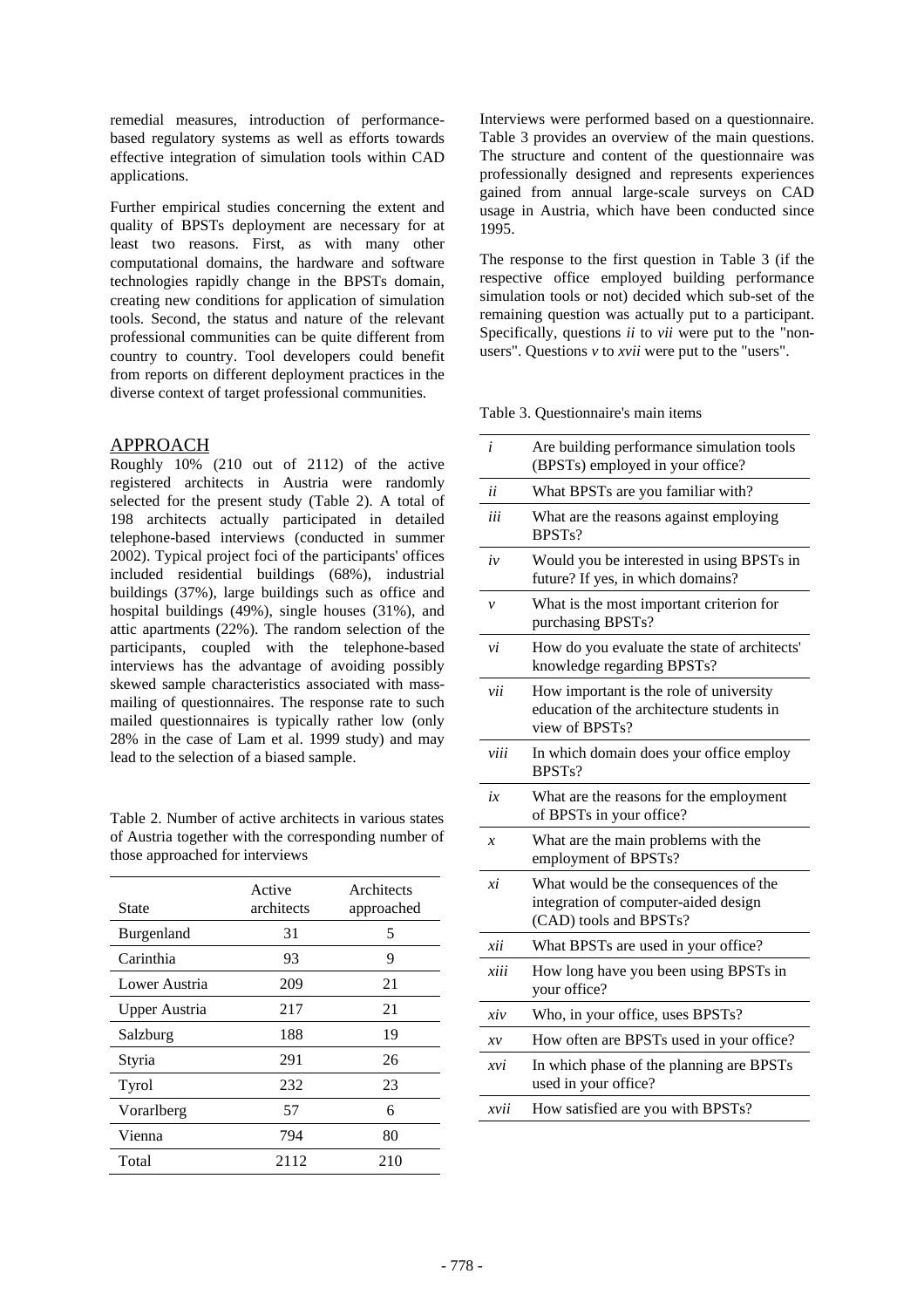## RESULTS

Based on the responses to the first question in Table 3, it was established that 16.7% of the sample (33 participants) use BPSTs, while 83.3% (165 participants) do not. Note that BPSTs include in the context of this study both "simple" computational tools (such as performance simulation plug-ins offered by some commercial CAD systems) and more complex simulation applications. Figures 1 to 5 show the main interview results for the "non-users". Figures 6 to 15 show the main interview results for the "users" group.



Figure 2. "Would you be interested in using BPSTs in future? If yes, in which domains?" (non-users group)



Figure 1. "What are the reasons against employing BPSTs?" (non-users group)



Figure 3. "What is the most important criterion for purchasing BPSTs?" (non-users group)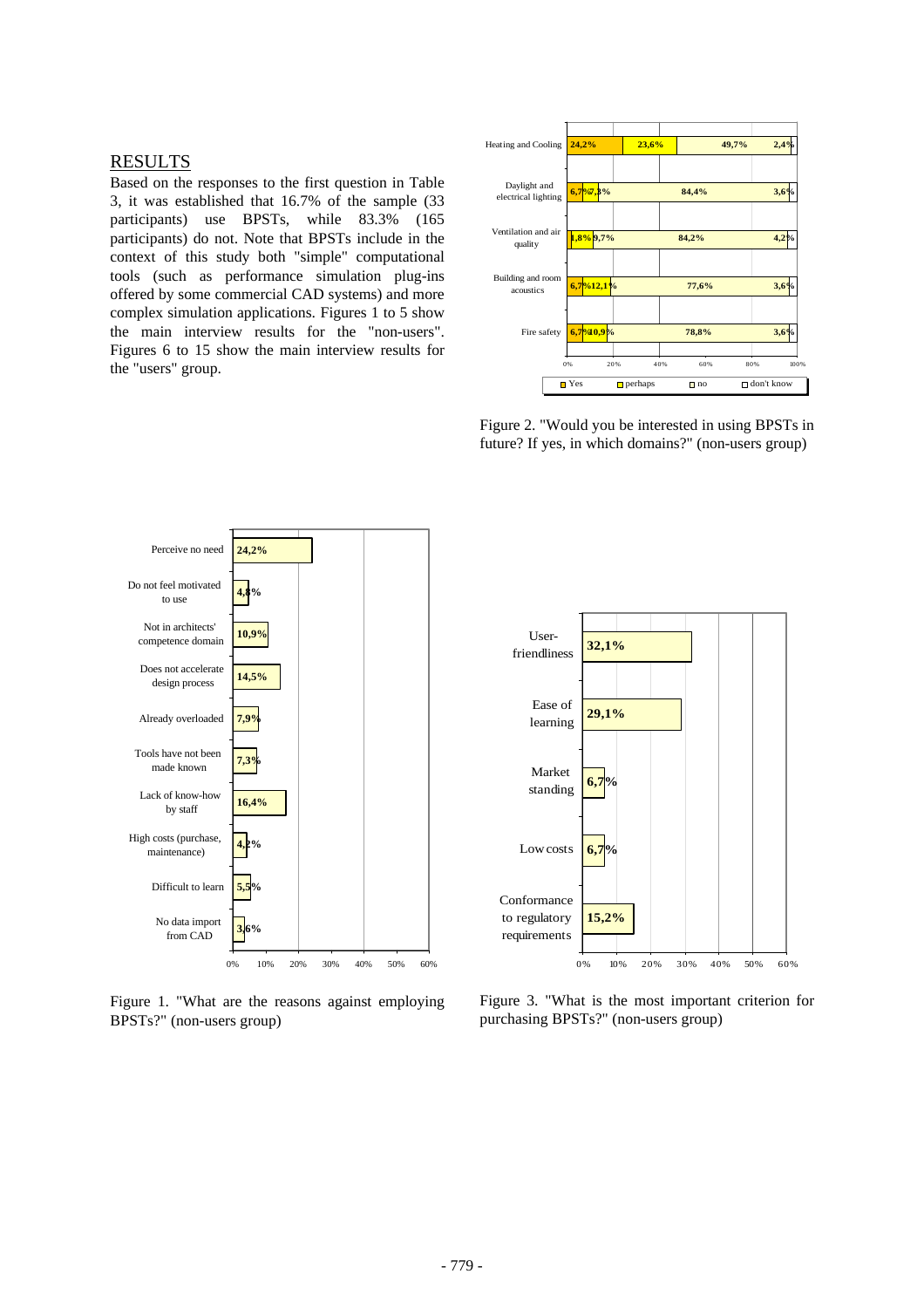

Figure 4. "How do you evaluate the state of architects' knowledge regarding BPSTs?" (non-users group)



Figure 6. "In which domain does your office employ BPSTs?" (users group)



Figure 5. "How important is the role of university education of the architecture students in view of BPSTs?" (non-users group)



Figure 7. "What are the reasons for the employment of BPSTs in your office?" (users group)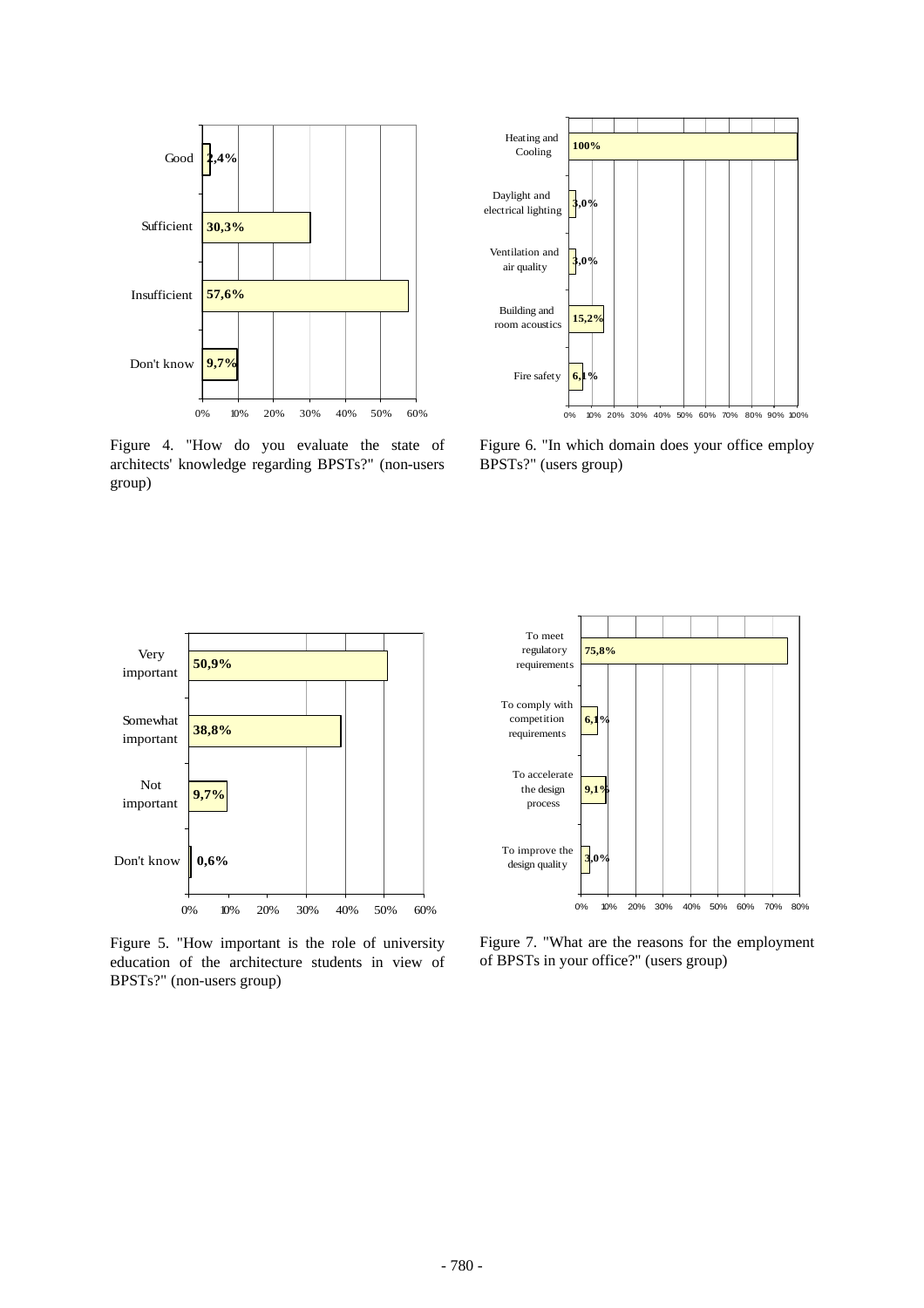



Figure 8. "What is the most important criterion for purchasing BPSTs?" (users group)

Figure 10. "What would be the consequences of the integration of computer-aided design (CAD) tools and BPSTs?" (users group)







Figure 11. "How do you evaluate the state of architects' knowledge regarding BPSTs?" (users group)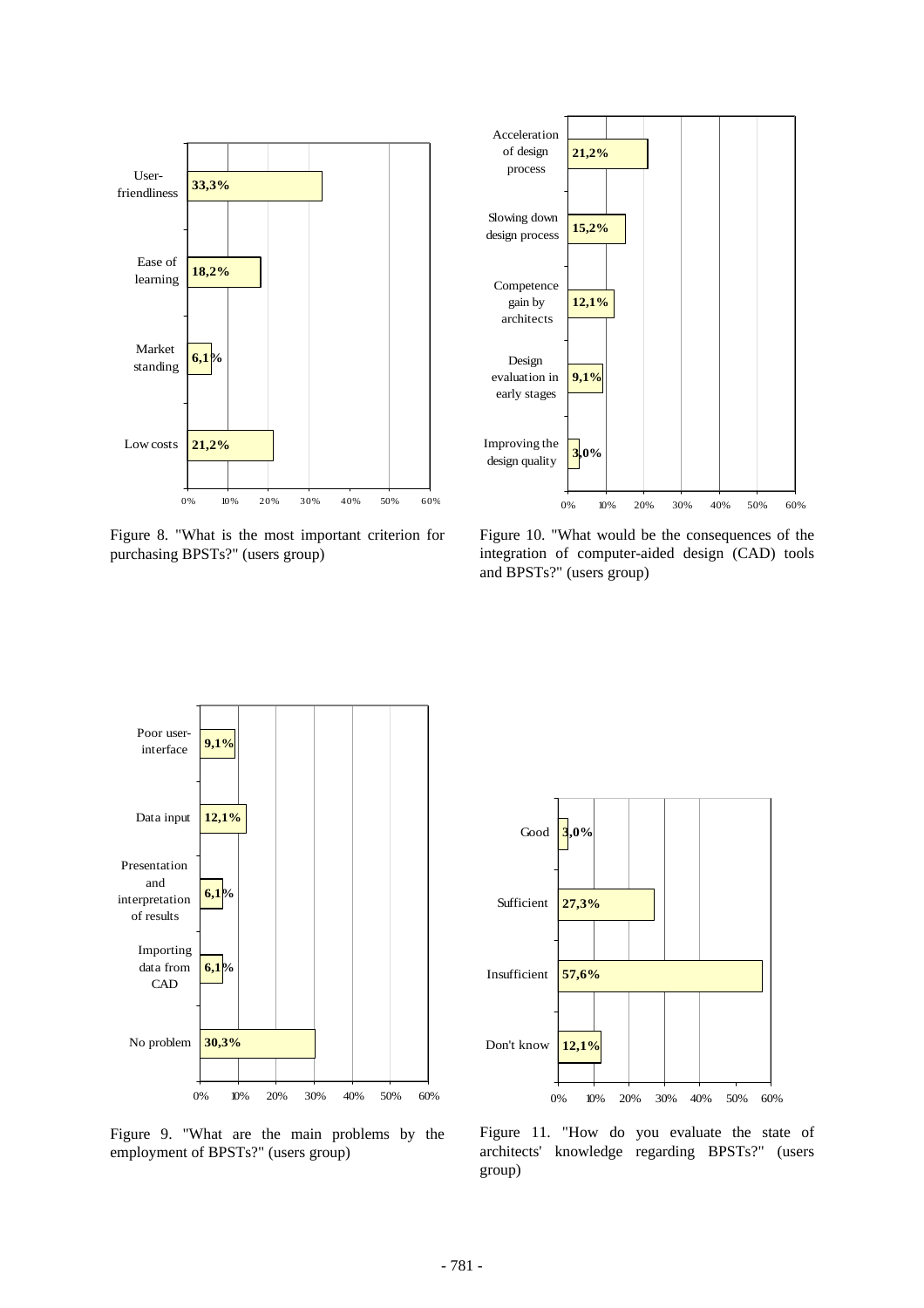

Figure 12. "How important is the role of university education of the architecture students in view of BPSTs?" (users group)



Figure 14. "In which phase of the planning are BPSTs used in your office?" (users group)



Figure 13. "How often are BPSTs used in your office?" (users group)



Figure 15. "How satisfied are you with BPSTs?" (users group)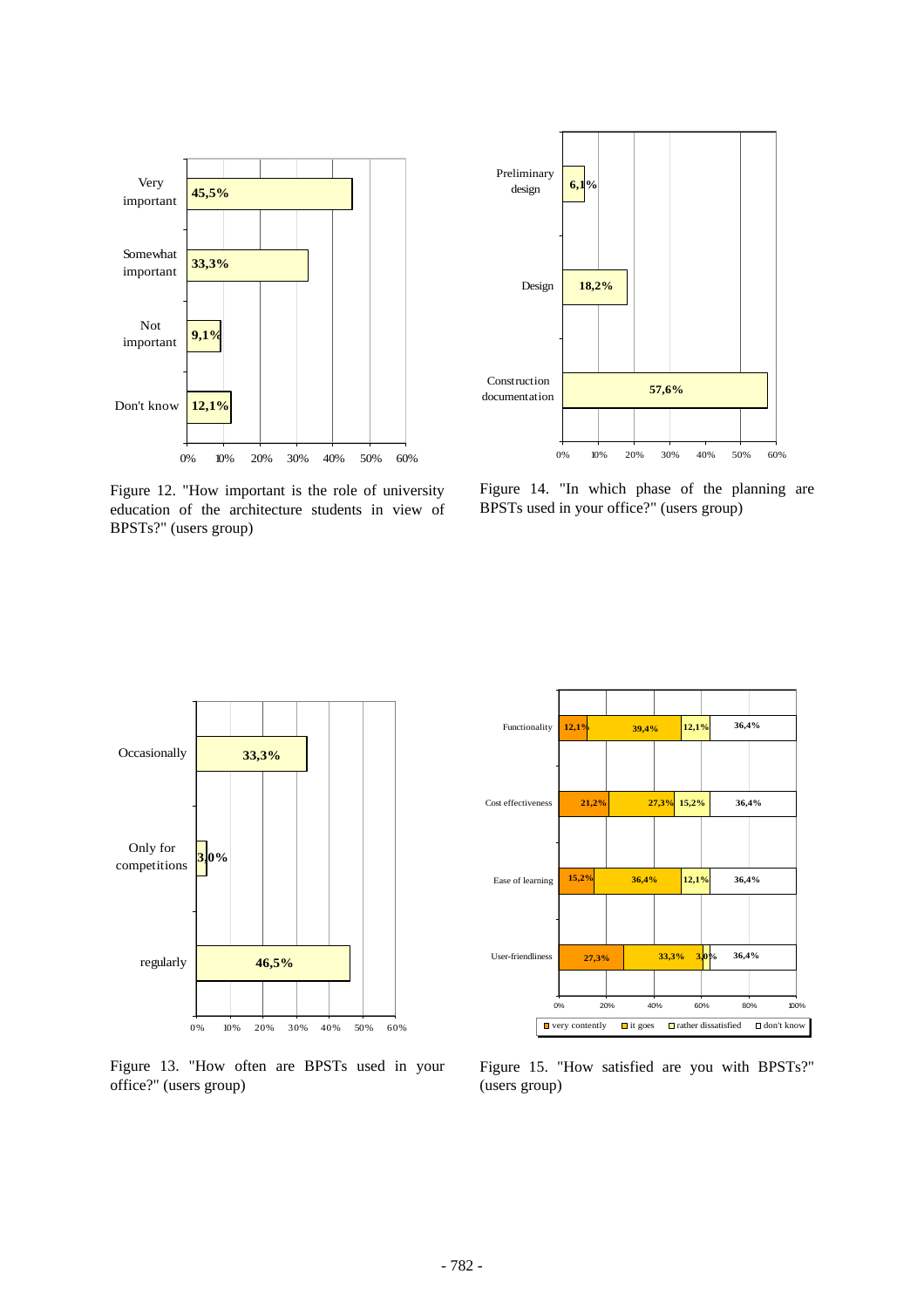## **DISCUSSION**

The review of the responses of the interviewed architects leads to a number of (in part sobering) observations:

- *i* While general CAD tools are used by the overwhelming majority of architects in Austria (96%), BPSTs are not (17%). Moreover, the architects' use of BPSTs is almost entirely limited to the energy simulation (heating, cooling) domain.
- *ii* Less than half of the users (47%) deploy BPSTs on a regular basis. The dominant reason for BPSTs use is conformance to regulatory requirements (76%). Design improvement is de facto absent (3%) as a motivation. Consequently, BPSTs are often used in the design documentation phase (58%), rarely in the preliminary design stage (6%).
- *iii* Stated reasons for not using BPSTs are rarely specific tools attributes, but imply either a skeptical attitude toward the usefulness of tools in general (tools are not deemed necessary or effective) or cite existing professional shortcomings (overloaded and ill-informed staff). Only few specific tool-centric reasons (cost, learning curve, data exchange with CAD) are mentioned for not using BPSTs.
- *iv* Both users and non-users seem to agree as to criteria important for purchasing BPSTs: *a)* userfriendliness, *b)* ease of learning, *c)* conformance to regulatory requirements, *d)* cost. (Note that the user group does not mention item *c* above explicitly as a purchase criterion. We suspect the users take this attribute for granted: they consider conformance to regulatory requirements as by far the most important reason for using BPSTs in the first place.)
- *v* Users' evaluation of the potential benefits of integrating BPSTs with CAD is inconclusive. Some believe such integration to improve the efficiency of the design process (21%). Others think the opposite  $(15%)$ : they anticipate that integration would lead to an increase in the frequency and density of data exchange, thus slowing down the design process.
- *vi* The majority of the participants believe architects' knowledge of BPSTs is insufficient. Moreover, they believe the academic education of architecture students regarding BPSTs to be quite important. Interestingly, non-users share these opinions, even though they do not seem to consider performance simulation integral to the "core business" of the architectural profession.

# **CONCLUSION**

An essential potential of building performance simulation tools, namely the timely support of architects toward better designs remains unexploited (at least in the context of the population considered in the present study). Architects rarely use such tools, and if they use them, it is mostly for conformance to (predominantly prescriptive) regulatory requirements. This circumstance is not likely to be addressed with simple measures. The following comments aim at highlighting the main dimensions of the problem and its potential remedies.

**Perception and education.** A considerable fraction of architects do not consider building physics and performance assessment as integral to their professional role. As with the structural analysis, they seem to believe that such tasks should be "outsourced" (i.e., performed by building physics "experts"). However, this view is problematic, not only because it sanctions a further loss of professional competence on the side of architects, but also because it leaves the preliminary stage of design (with its importance for the performance) without the benefit of timely performance analysis feed back. Should one succumb (as many seem to have done) to the assessment that, as far as building physics and performance analysis is concerned, architects represent a lost cause, then only the early involvement of experts in multi-disciplinary project design teams could ensure that such early design stage performance feed back is in fact provided. Realistically, though, such teams may be feasible only in case of large projects and large design firms. Thus, efforts to popularize building performance assessment (and the respective tools) in the design development phase should not be abandoned. There may still be hope, as the majority of the architects interviewed do believe they should know more about building performance and its evaluation methods. Likewise, most architects consider the current level of building physics emphasis in architectural education insufficient.

**Tools.** It should not come as a surprise that potential users ask for better and more affordable tools with more user-friendly interfaces, with shorter learning curves, and with more effective data exchange possibilities. Progress in these areas must, of course, be high on the agenda of tool developers, even though incremental tool improvements, on their own, may not bring about pervasive tool usage. In fact, one could argue that there already exist performance simulation applications at least as user-friendly as many CAD tools frequently used by architects. Apparently, it is the perception of relevance for the design profession's core business that can motivate the users to mobilize the necessary time, effort, and